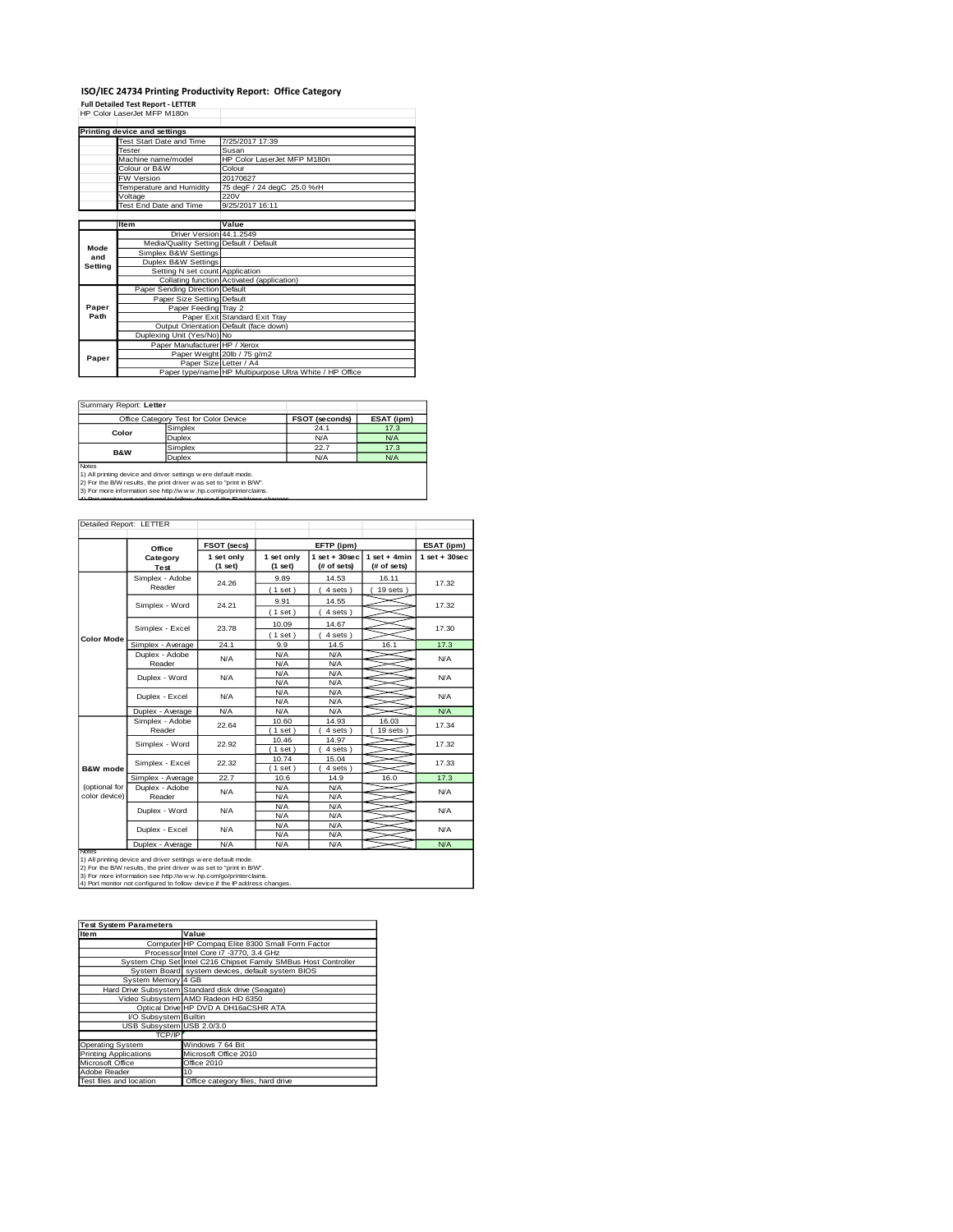# **ISO/IEC 24734 Printing Productivity Report: Office Category<br>Full Detailed Test Report - A4<br>HP Color LaserJet MFP M180n**

|         | HP COIOI LASEIJEI MFP M180N             |                                                         |
|---------|-----------------------------------------|---------------------------------------------------------|
|         |                                         |                                                         |
|         | Printing device and settings            |                                                         |
|         | Test Start Date and Time                | 7/25/2017 17:39                                         |
|         | Tester                                  | Susan                                                   |
|         | Machine name/model                      | HP Color LaserJet MFP M180n                             |
|         | Colour or B&W                           | Colour                                                  |
|         | <b>FW Version</b>                       | 20170627                                                |
|         | Temperature and Humidity                | 75 degF / 24 degC 25.0 %rH                              |
|         | Voltage                                 | 220V                                                    |
|         | Test End Date and Time                  | 9/25/2017 16:11                                         |
|         |                                         |                                                         |
|         | <b>Item</b>                             | Value                                                   |
|         | Driver Version 44.1.2549                |                                                         |
| Mode    | Media/Quality Setting Default / Default |                                                         |
| and     | Simplex B&W Settings                    |                                                         |
| Setting | Duplex B&W Settings                     |                                                         |
|         | Setting N set count Application         |                                                         |
|         |                                         | Collating function Activated (application)              |
|         | <b>Paper Sending Direction Default</b>  |                                                         |
|         | Paper Size Setting Default              |                                                         |
| Paper   | Paper Feeding Tray 2                    |                                                         |
| Path    |                                         | Paper Exit Standard Exit Tray                           |
|         |                                         | Output Orientation Default (face down)                  |
|         | Duplexing Unit (Yes/No) No              |                                                         |
|         | Paper Manufacturer HP / Xerox           |                                                         |
| Paper   |                                         | Paper Weight 20lb / 75 g/m2                             |
|         | Paper Size Letter / A4                  |                                                         |
|         |                                         | Paper type/name HP Multipurpose Ultra White / HP Office |

Summary Report: **A4**

|                                                                      | Office Category Test for Color Device                                       | <b>FSOT (seconds)</b> | ESAT (ipm) |  |  |  |
|----------------------------------------------------------------------|-----------------------------------------------------------------------------|-----------------------|------------|--|--|--|
| Colour                                                               | Simplex                                                                     | 24.9                  | 16.4       |  |  |  |
|                                                                      | Duplex                                                                      | N/A                   | N/A        |  |  |  |
| B&W                                                                  | Simplex                                                                     | 23.4                  | 16.4       |  |  |  |
|                                                                      | <b>Duplex</b>                                                               | N/A                   | N/A        |  |  |  |
| Notes                                                                |                                                                             |                       |            |  |  |  |
|                                                                      | 1) All printing device and driver settings w ere default mode.              |                       |            |  |  |  |
| 2) For the B/W results, the print driver w as set to "print in B/W". |                                                                             |                       |            |  |  |  |
| 3) For more information see http://www.hp.com/go/printerclaims.      |                                                                             |                       |            |  |  |  |
|                                                                      | 4) Port monitor not configured to follow, device if the IP address changes. |                       |            |  |  |  |

| Detailed Report: A4            |                           |                       |                          |                                   |                               |                 |
|--------------------------------|---------------------------|-----------------------|--------------------------|-----------------------------------|-------------------------------|-----------------|
|                                | Office                    | FSOT (secs)           |                          | EFTP (ipm)                        |                               | ESAT (ipm)      |
|                                | Category<br>Test          | 1 set only<br>(1 set) | 1 set only<br>(1 set)    | $1$ set + $30$ sec<br>(# of sets) | $1$ set + 4min<br>(# of sets) | $1$ set + 30sec |
|                                | Simplex - Adobe<br>Reader | 24.94                 | 9.62<br>(1 set)          | 13.91<br>$4 sets$ )               | 15.77<br>$18$ sets $)$        | 16.48           |
|                                | Simplex - Word            | 25.03                 | 9.58<br>(1 set)          | 13.96<br>4 sets)                  |                               | 16.49           |
| Colour                         | Simplex - Excel           | 24.46                 | 9.81<br>(1 set)          | 14.05<br>$4 sets$ )               |                               | 16.44           |
| Mode                           | Simplex - Average         | 24.9                  | 9.6                      | 13.9                              | 15.7                          | 16.4            |
|                                | Duplex - Adobe<br>Reader  | N/A                   | N/A<br>N/A               | N/A<br>N/A                        |                               | N/A             |
|                                | Duplex - Word             | N/A                   | N/A<br>N/A<br>N/A<br>N/A |                                   | N/A                           |                 |
|                                | Duplex - Excel            | N/A                   | N/A<br>N/A               | N/A<br>N/A                        |                               | N/A             |
|                                | Duplex - Average          | N/A                   | N/A                      | N/A                               |                               | N/A             |
|                                | Simplex - Adobe<br>Reader | 23.30                 | 10.30<br>(1 set)         | 14.35<br>4 sets)                  | 15.69<br>$18$ sets $)$        | 16.44           |
|                                | Simplex - Word            | 23.63                 | 10.15<br>(1 set)         | 14.27<br>4 sets)                  |                               | 16.50           |
| <b>B&amp;W</b> mode            | Simplex - Excel           | 23.03                 | 10.42<br>$1$ set)        | 14.39<br>4 sets)                  |                               | 16.47           |
|                                | Simplex - Average         | 23.4                  | 10.2                     | 14.3                              | 15.6                          | 16.4            |
| (optional for<br>color device) | Duplex - Adobe<br>Reader  | N/A                   | N/A<br>N/A               | N/A<br>N/A                        |                               | N/A             |
|                                | Duplex - Word             | N/A                   | N/A<br>N/A               | N/A<br>N/A                        |                               | N/A             |
|                                | Duplex - Excel            | N/A                   | N/A<br>N/A               | N/A<br>N/A                        |                               | N/A             |
| Notes                          | Duplex - Average          | N/A                   | N/A                      | N/A                               |                               | N/A             |

Notes<br>1) All printing device and driver settings were default mode.<br>2) For the B/W results, the print driver was set to "print in B/W".<br>3) For more information see http://www.hp.com/go/printerclaims.<br>4) Por monitor not con

| <b>Test System Parameters</b> |                                                                 |  |  |  |
|-------------------------------|-----------------------------------------------------------------|--|--|--|
| Item                          | Value                                                           |  |  |  |
|                               | Computer HP Compaq Elite 8300 Small Form Factor                 |  |  |  |
|                               | Processor Intel Core i7 -3770, 3.4 GHz                          |  |  |  |
|                               | System Chip Set Intel C216 Chipset Family SMBus Host Controller |  |  |  |
|                               | System Board system devices, default system BIOS                |  |  |  |
| System Memory 4 GB            |                                                                 |  |  |  |
|                               | Hard Drive Subsystem Standard disk drive (Seagate)              |  |  |  |
|                               | Video Subsystem AMD Radeon HD 6350                              |  |  |  |
|                               | Optical Drive HP DVD A DH16aCSHR ATA                            |  |  |  |
| I/O Subsystem Builtin         |                                                                 |  |  |  |
| USB Subsystem USB 2.0/3.0     |                                                                 |  |  |  |
| TCP/IP                        |                                                                 |  |  |  |
| <b>Operating System</b>       | Windows 7 64 Bit                                                |  |  |  |
| <b>Printing Applications</b>  | Microsoft Office 2010                                           |  |  |  |
| Microsoft Office              | Office 2010                                                     |  |  |  |
| Adobe Reader                  | 10                                                              |  |  |  |
| Test files and location       | Office category files, hard drive                               |  |  |  |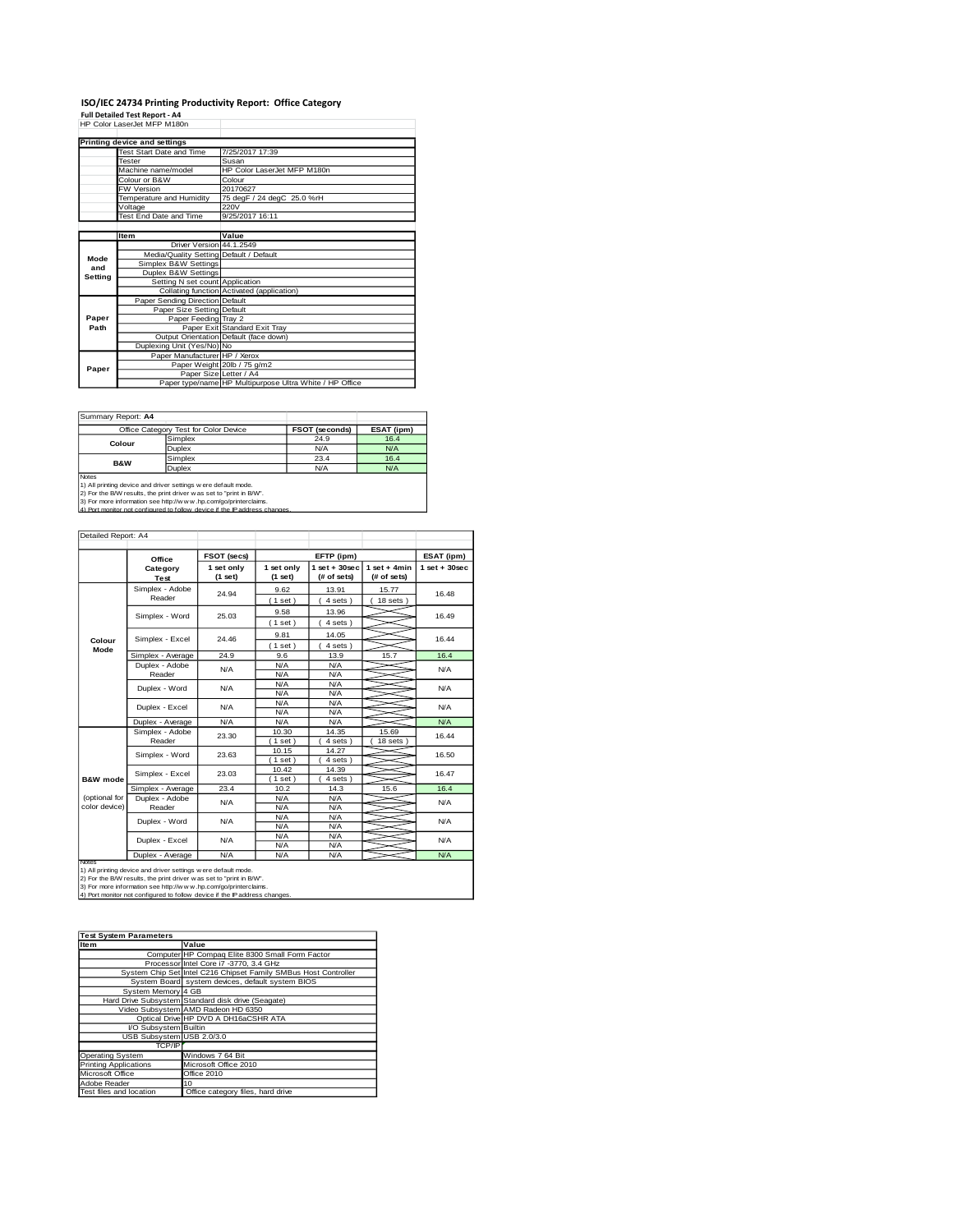## **ISO/IEC 24734 Printing Productivity Report: Office Category<br>Feature Performance Full Report - Office Feature Performance Test<br>HP Color LaserJet MFP M180n**

|         | Printing device and settings            |                                                         |
|---------|-----------------------------------------|---------------------------------------------------------|
|         | Test Start Date and Time                | 7/25/2017 17:39                                         |
|         | <b>Tester</b>                           | Susan                                                   |
|         | Machine name/model                      | HP Color LaserJet MFP M180n                             |
|         | Colour or B&W                           | Colour                                                  |
|         | <b>FW Version</b>                       | 20170627                                                |
|         | Temperature and Humidity                | 75 degF / 24 degC 25.0 %rH                              |
|         | Voltage                                 | 220V                                                    |
|         | Test End Date and Time                  | 9/25/2017 16:11                                         |
|         |                                         |                                                         |
|         | <b>Item</b>                             | Value                                                   |
|         | Driver Version 44.1.2549                |                                                         |
| Mode    | Media/Quality Setting Default / Default |                                                         |
| and     | Simplex B&W Settings                    |                                                         |
| Setting | Duplex B&W Settings                     |                                                         |
|         | Setting N set count Application         |                                                         |
|         |                                         | Collating function Activated (application)              |
|         | Paper Sending Direction Default         |                                                         |
|         | Paper Size Setting Default              |                                                         |
| Paper   | Paper Feeding Tray 2                    |                                                         |
| Path    |                                         | Paper Exit Standard Exit Tray                           |
|         |                                         | Output Orientation Default (face down)                  |
|         | Duplexing Unit (Yes/No) No              |                                                         |
|         | Paper Manufacturer HP / Xerox           |                                                         |
| Paper   |                                         | Paper Weight 20lb / 75 g/m2                             |
|         | Paper Size Letter / A4                  |                                                         |
|         |                                         | Paper type/name HP Multipurpose Ultra White / HP Office |

| <b>ISO Print Productivity Report: Feature Performance Test Summary</b>                                                                                                                                                                                                                         |         |      |                                  |  |  |  |
|------------------------------------------------------------------------------------------------------------------------------------------------------------------------------------------------------------------------------------------------------------------------------------------------|---------|------|----------------------------------|--|--|--|
|                                                                                                                                                                                                                                                                                                |         |      | <b>Feature Performance Ratio</b> |  |  |  |
| <b>Printing Modes</b>                                                                                                                                                                                                                                                                          |         |      | A5 and Legal                     |  |  |  |
| (Feature Adobe Reader - Office test file)                                                                                                                                                                                                                                                      |         |      |                                  |  |  |  |
| A5 Landscape Feed - Colour                                                                                                                                                                                                                                                                     | Simplex | 119% | 130%                             |  |  |  |
| <b>A5 Portrait Feed - Colour</b>                                                                                                                                                                                                                                                               | Simplex | 36%  | 33%                              |  |  |  |
| Legal - Colour                                                                                                                                                                                                                                                                                 | Simplex |      |                                  |  |  |  |
| Legal - Colour                                                                                                                                                                                                                                                                                 | Duplex  |      |                                  |  |  |  |
| A5 Landscape Feed - B/W                                                                                                                                                                                                                                                                        | Simplex | 110% | 166%                             |  |  |  |
| <b>A5 Portrait Feed - B/W</b>                                                                                                                                                                                                                                                                  | Simplex | 34%  | 34%                              |  |  |  |
| Legal - B/W<br>Simplex                                                                                                                                                                                                                                                                         |         |      |                                  |  |  |  |
| Legal - B/W<br>Duplex                                                                                                                                                                                                                                                                          |         |      |                                  |  |  |  |
| Notes<br>1) All printing device and driver settings w ere default mode.<br>2) Test conducted w ith 8-paper Office Feature Performance file.<br>3) For more information see http://w w w .hp.com/go/printerclaims.<br>4) Port monitor not configured to follow device if the IP address changes |         |      |                                  |  |  |  |

| <b>Printing Modes</b><br>Feature Adobe Reader - Office                                                                                                                                                                                                                                              | <b>Base Printing</b><br>Mode |                     | <b>Feature Performance</b>  |                                 |                                         |                                      |
|-----------------------------------------------------------------------------------------------------------------------------------------------------------------------------------------------------------------------------------------------------------------------------------------------------|------------------------------|---------------------|-----------------------------|---------------------------------|-----------------------------------------|--------------------------------------|
| test file (8-page)                                                                                                                                                                                                                                                                                  |                              |                     |                             |                                 | A5 and Legal                            |                                      |
|                                                                                                                                                                                                                                                                                                     | <b>FSOT</b><br>Base          | <b>ESAT</b><br>Base | 1 set<br><b>FSOT (secs)</b> | $1$ set $+30$ sec<br>ESAT (ipm) | FSOT (base)<br><b>FSOT</b><br>(feature) | <b>ESAT (feature)</b><br>ESAT (base) |
| Simplex A5 Landscape Feed - Colour                                                                                                                                                                                                                                                                  | 40.52                        | 16.51               | 34.13                       | 21.5                            | 119%                                    | 130%                                 |
| Simplex A5 Portrait Feed - Colour                                                                                                                                                                                                                                                                   | 40.52                        | 16.51               | 115.02                      | 5.6                             | 36%                                     | 33%                                  |
| Legal Simplex - Colour                                                                                                                                                                                                                                                                              | 40.52                        | 16.51               |                             |                                 |                                         |                                      |
| Legal Duplex - Colour                                                                                                                                                                                                                                                                               | 40.52                        | 16.51               |                             |                                 |                                         |                                      |
| Simplex A5 Landscape Feed - B/W                                                                                                                                                                                                                                                                     | 38.4                         | 16.5                | 35.22                       | 27.5                            | 110%                                    | 166%                                 |
| Simplex A5 Portrait Feed - B/W                                                                                                                                                                                                                                                                      | 38.4                         | 16.5                | 115.3                       | 5.6                             | 34%                                     | 34%                                  |
| Legal Simplex - B/W                                                                                                                                                                                                                                                                                 | 38.4                         | 16.5                |                             |                                 |                                         |                                      |
| Legal Duplex - B/W<br>38.4<br>16.5                                                                                                                                                                                                                                                                  |                              |                     |                             |                                 |                                         |                                      |
| <b>Notes</b><br>1) All printing device and driver settings were default mode.<br>2) Test conducted with 8-paper Office Feature Performance file<br>3) For more information see http://w w w .hp.com/go/printerclaims.<br>4) Port monitor not configured to follow device if the IP address changes. |                              |                     |                             |                                 |                                         |                                      |

|        | <b>Test System Parameters</b> |                                                                 |  |  |
|--------|-------------------------------|-----------------------------------------------------------------|--|--|
|        | <b>Item</b>                   | Value                                                           |  |  |
|        |                               | Computer HP Compaq Elite 8300 Small Form Factor                 |  |  |
|        |                               | Processor Intel Core i7 -3770, 3.4 GHz                          |  |  |
|        |                               | System Chip Set Intel C216 Chipset Family SMBus Host Controller |  |  |
|        |                               | System Board system devices, default system BIOS                |  |  |
| Test   | System Memory 4 GB            |                                                                 |  |  |
| System |                               | Hard Drive Subsystem Standard disk drive (Seagate)              |  |  |
|        |                               | Video Subsystem AMD Radeon HD 6350                              |  |  |
|        |                               | Optical Drive HP DVD A DH16aCSHR ATA                            |  |  |
|        | I/O Subsystem Builtin         |                                                                 |  |  |
|        | USB Subsystem USB 2.0/3.0     |                                                                 |  |  |
| VO.    | TCP/IP                        |                                                                 |  |  |
|        | <b>Operating System</b>       | Windows 7 64 Bit                                                |  |  |
|        | <b>Printing Applications</b>  | Microsoft Office 2010                                           |  |  |
|        | Software Microsoft Office     | Office 2010                                                     |  |  |
|        | Adobe Reader                  | 10                                                              |  |  |
|        | Test files and location       | Office category files, hard drive                               |  |  |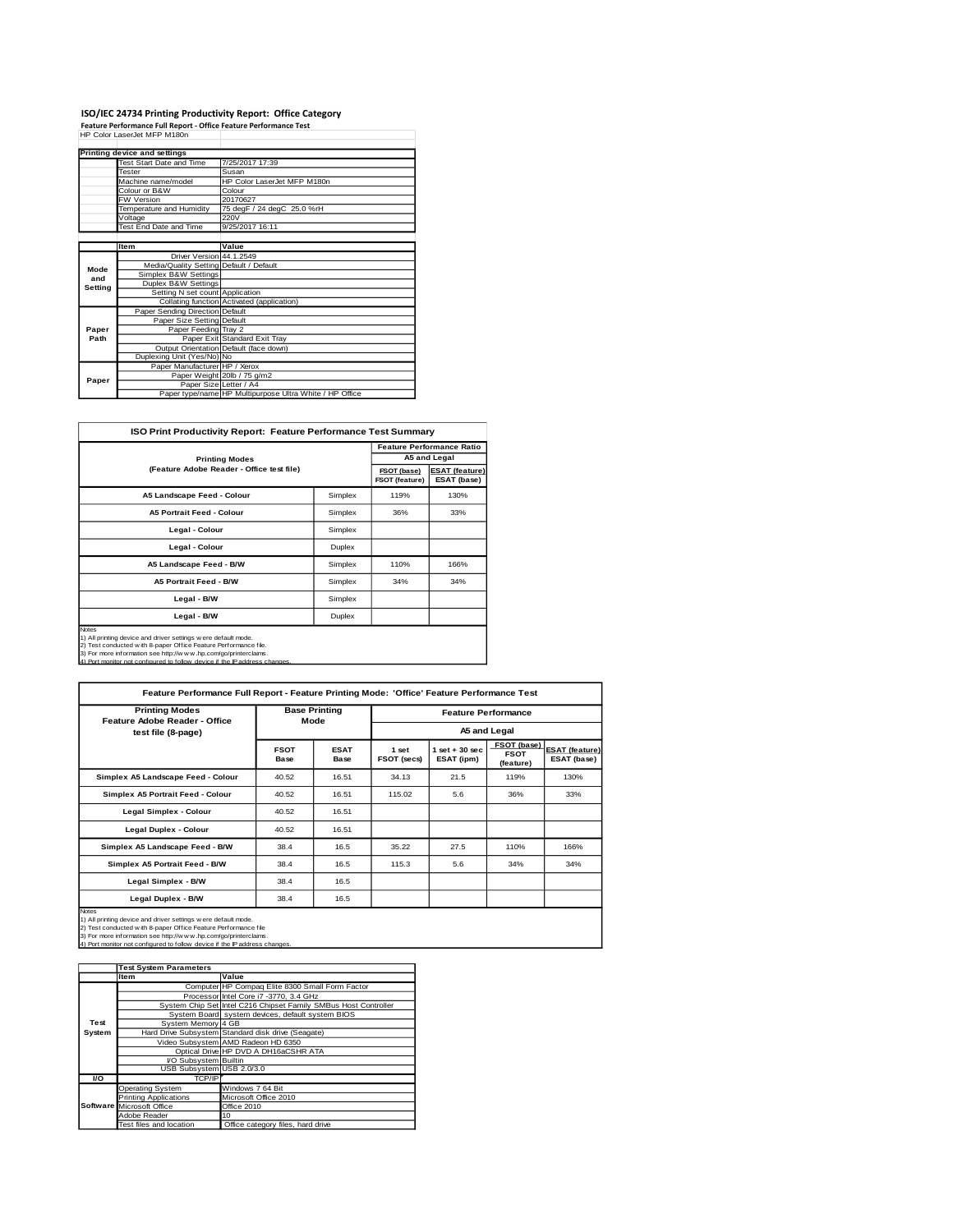## **ISO/IEC 17629 First Print Out Time Report: Office Category<br>Full Detailed Test Report - LETTER<br>HP Color LaserJet MFP M180n**

|            | Printing device and settings               |                                |
|------------|--------------------------------------------|--------------------------------|
|            | Test Start Date and Time                   | 7/25/2017 17:39                |
|            | Tester                                     | Susan                          |
|            | Machine name/model                         | HP Color LaserJet MFP M180n    |
|            | Colour or B&W                              | Colour                         |
|            | FW Version                                 | 20170627                       |
|            | Configuration (options)                    | Default                        |
|            | Controller                                 | 11500                          |
|            | Printing device page count                 | Not Specified                  |
|            | Printing supplies page count Not Specified |                                |
|            | Temperature and Humidity                   | 75 degF / 24 degC 25.0 %rH     |
|            | Voltage                                    | 220V                           |
|            | Test End Date and Time                     | 9/25/2017 16:11                |
|            |                                            |                                |
|            | <b>Item</b>                                | Value                          |
| Mode       | PDL and driver version                     | 44.1.2549                      |
| and        | Print Quality mode                         | default                        |
| Setting    | <b>B&amp;W</b> settings                    | default                        |
|            | Paper feed orientation                     | Short Edge                     |
| Paper      | Paper type setting                         | default                        |
|            | Paper feeding                              | Standard cassette              |
|            | Paper exit                                 | Standard exit tray             |
| Paper Path | Output orientation                         | default (face up or face down) |

**ISO First Page Out Time Summary Report: Office Category**

| Summary Report: Letter                                                        |         |                           |  |  |
|-------------------------------------------------------------------------------|---------|---------------------------|--|--|
|                                                                               |         | FPOT from Ready (seconds) |  |  |
| Color                                                                         | Simplex | 13.18                     |  |  |
|                                                                               | Duplex  |                           |  |  |
|                                                                               | Simplex | 11.70                     |  |  |
| <b>B&amp;W</b><br>Duplex                                                      |         |                           |  |  |
| <b>Notes</b><br>1) All printing device and driver settings were default mode. |         |                           |  |  |

1) All printing device and driver settings were default mode.<br>2) For the BAW results, the print driver was set to "print in BAW".<br>3) For more information see http://www.hp.com/go/printerclaims.<br>4) Port monitor not configur

| 5) Page counts wiere collected after completion of the tests. |  |
|---------------------------------------------------------------|--|
|                                                               |  |
|                                                               |  |
|                                                               |  |

|                                                       |                                                                                                                                                                                                                                                                                                                                                                                                          |                           | ISO First Page Out Time Report: Office Category |                              |                            |              |
|-------------------------------------------------------|----------------------------------------------------------------------------------------------------------------------------------------------------------------------------------------------------------------------------------------------------------------------------------------------------------------------------------------------------------------------------------------------------------|---------------------------|-------------------------------------------------|------------------------------|----------------------------|--------------|
| <b>Detailed Report: LETTER</b>                        |                                                                                                                                                                                                                                                                                                                                                                                                          |                           |                                                 |                              |                            |              |
|                                                       |                                                                                                                                                                                                                                                                                                                                                                                                          | Word<br>(seconds)         | Excel<br>(seconds)                              | Adobe<br>Reader<br>(seconds) | Average<br>(seconds)       | Delay Time   |
|                                                       | FPOT from Ready - Simplex                                                                                                                                                                                                                                                                                                                                                                                | 13.16                     | 12.92                                           | 13.43                        | 13.18                      | 49 Seconds   |
|                                                       | FPOT from Ready - Duplex                                                                                                                                                                                                                                                                                                                                                                                 |                           |                                                 |                              |                            |              |
| <b>Color Mode</b>                                     | FPOT from Sleep - Simplex                                                                                                                                                                                                                                                                                                                                                                                |                           |                                                 | 13.75                        |                            | 61 Minutes   |
|                                                       | Recovery Time                                                                                                                                                                                                                                                                                                                                                                                            |                           |                                                 | 0.3                          |                            |              |
|                                                       | FPOT from Off - Simplex                                                                                                                                                                                                                                                                                                                                                                                  |                           |                                                 | 54.90                        |                            |              |
|                                                       | Warm-up Time                                                                                                                                                                                                                                                                                                                                                                                             |                           |                                                 | 41.47                        |                            |              |
|                                                       | FPOT from Ready - Simplex                                                                                                                                                                                                                                                                                                                                                                                | 11.67                     | 11.42                                           | 12.00                        | 11.70                      | 49 Seconds   |
|                                                       | FPOT from Ready - Duplex                                                                                                                                                                                                                                                                                                                                                                                 |                           |                                                 |                              |                            |              |
| <b>B&amp;W Mode</b>                                   | FPOT from Sleep - Simplex                                                                                                                                                                                                                                                                                                                                                                                |                           |                                                 | 12.71                        |                            | 61 Minutes   |
|                                                       |                                                                                                                                                                                                                                                                                                                                                                                                          |                           |                                                 |                              |                            |              |
|                                                       | Recovery Time                                                                                                                                                                                                                                                                                                                                                                                            |                           |                                                 | 0.7                          |                            |              |
|                                                       | FPOT from Off - Simplex                                                                                                                                                                                                                                                                                                                                                                                  |                           |                                                 | 57.68                        |                            |              |
| Notes                                                 | Warm-up Time                                                                                                                                                                                                                                                                                                                                                                                             |                           |                                                 | 45.68                        |                            |              |
| <b>HP Data Table</b>                                  | 1) All printing device and driver settings were default mode.<br>2) For the B/W results, the print driver was set to "print in B/W".<br>3) For more information see http://www.hp.com/go/printerclaims.<br>4) Port monitor not configured to follow device if the IP address changes.<br>5) Page counts w ere collected after completion of the tests.<br>6) Details for FROT from Sleep are shown below |                           |                                                 |                              |                            |              |
|                                                       |                                                                                                                                                                                                                                                                                                                                                                                                          |                           |                                                 |                              |                            |              |
|                                                       |                                                                                                                                                                                                                                                                                                                                                                                                          | <b>FPOT Avg</b><br>(secs) | FPOT (secs)<br>Iteration 1                      | FPOT (secs)<br>Iteration 2   | FPOT (secs)<br>Iteration 3 | Application  |
|                                                       | FPOT from Sleep                                                                                                                                                                                                                                                                                                                                                                                          | 13.75                     | 13.58                                           | 13.92                        | N/A                        | Adobe Reader |
| <b>Color Mode</b>                                     | FPOT from Sleep (15 minutes)<br>HP/Non ISO Test                                                                                                                                                                                                                                                                                                                                                          | 13.85                     | 13.85                                           | 13.84                        | N/A                        | Adobe Reader |
| <b>Detailed Report: LETTER</b><br><b>B&amp;W Mode</b> | FPOT from Sleep                                                                                                                                                                                                                                                                                                                                                                                          | 12.71                     | 12.72                                           | 12.69                        | N/A                        | Adobe Reader |

1) All printing device and driver settings w ere default mode.<br>2) For the B/W results, the print driver w as set to "print in B/W".<br>3 DLP includes detailed iterations as data measurements may vary run to run.

|                                  | <b>Test System Parameters</b> |                                                       |  |  |
|----------------------------------|-------------------------------|-------------------------------------------------------|--|--|
|                                  | <b>Item</b>                   | Value                                                 |  |  |
|                                  | Computer                      | HP Compaq Elite 8300 Small Form Factor                |  |  |
|                                  | Processor                     | Intel Core i7 -3770, 3.4 GHz                          |  |  |
|                                  | System Chip Set               | Intel C216 Chipset Family SMBus Host Controller       |  |  |
|                                  | System Board                  | system devices, default system BIOS                   |  |  |
| Test                             | System Memory                 | 4 GB                                                  |  |  |
| System                           | <b>Hard Drive Subsystem</b>   | Standard disk drive (Seagate)                         |  |  |
|                                  | Video Subsystem               | AMD Radeon HD 6350                                    |  |  |
|                                  | Optical Drive                 | HP DVD A DH16aCSHR ATA                                |  |  |
|                                  | VO Subsystem                  | <b>Builtin</b>                                        |  |  |
|                                  | <b>USB Subsystem</b>          | USB 2.0/3.0                                           |  |  |
| Printing<br>Device<br>Connection | TCP/IP                        | 10/1000                                               |  |  |
|                                  | <b>Operating System</b>       | Windows 7 Business/Ultimate, 64 bit, Build 7601, SP 1 |  |  |
|                                  | <b>Printing Applications</b>  | Microsoft Office 2010 SP2                             |  |  |
| Software                         |                               | Adobe Reader 10.1.4                                   |  |  |
|                                  | <b>Print Driver</b>           | 44.1.2549                                             |  |  |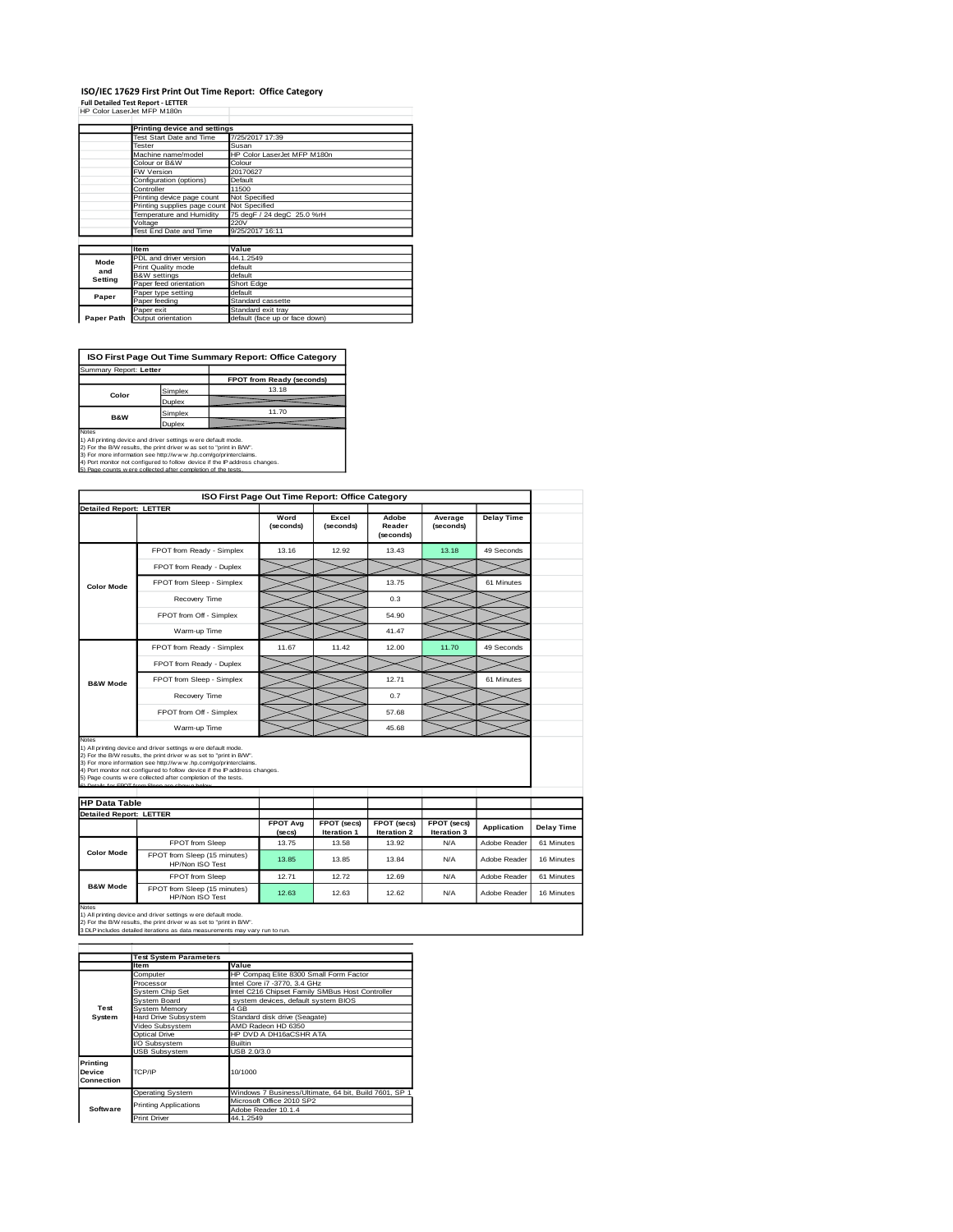### **ISO/IEC 17629 First Print Out Time Report: Office Category<br>Full Detailed Test Report - A4<br>HP Color LaserJet MFP M180n**

|  |  |  | HP Color LaserJet MFP M180r |
|--|--|--|-----------------------------|

|            | Printing device and settings               |                                |
|------------|--------------------------------------------|--------------------------------|
|            | Test Start Date and Time                   | 7/25/2017 17:39                |
|            | Tester                                     | Susan                          |
|            | Machine name/model                         | HP Color LaserJet MFP M180n    |
|            | Colour or B&W                              | Colour                         |
|            | FW Version                                 | 20170627                       |
|            | Configuration (options)                    | Default                        |
|            | Controller                                 | 11500                          |
|            | Printing device page count                 | Not Specified                  |
|            | Printing supplies page count Not Specified |                                |
|            | Temperature and Humidity                   | 75 degF / 24 degC 25.0 %rH     |
|            | Voltage                                    | 220V                           |
|            | Test End Date and Time                     | 9/25/2017 16:11                |
|            |                                            |                                |
|            | <b>Item</b>                                | Value                          |
| Mode       | PDL and driver version                     | 44.1.2549                      |
| and        | Print Quality mode                         | default                        |
| Setting    | <b>B&amp;W</b> settings                    | default                        |
|            | Paper feed orientation                     | Short Edge                     |
| Paper      | Paper type setting                         | default                        |
|            | Paper feeding                              | Standard cassette              |
|            | Paper exit                                 | Standard exit tray             |
| Paper Path | Output orientation                         | default (face up or face down) |

**ISO First Page Out Time Summary Report: Office Category**

| Summary Report: A4       |         |                           |
|--------------------------|---------|---------------------------|
|                          |         | FPOT from Ready (seconds) |
| Colour                   | Simplex | 13.32                     |
|                          | Duplex  |                           |
|                          | Simplex | 11.86                     |
| <b>B&amp;W</b><br>Duplex |         |                           |
| history.                 |         |                           |

Notes<br>1) All printing device and driver settings were default mode.<br>2) For the B/W results, the print driver was set to "print in B/W".<br>3) For more information see http://www.hp.com/go/printerclaims.<br>4) Fort monitor not co

|                                                    |                                                                                                                                                                                                                                                                                                                                                                                                           | ISO First Page Out Time Report: Office Category |                      |                              |                      |                    |
|----------------------------------------------------|-----------------------------------------------------------------------------------------------------------------------------------------------------------------------------------------------------------------------------------------------------------------------------------------------------------------------------------------------------------------------------------------------------------|-------------------------------------------------|----------------------|------------------------------|----------------------|--------------------|
| <b>Detailed Report: A4</b>                         |                                                                                                                                                                                                                                                                                                                                                                                                           | Word<br>(seconds)                               | Excel<br>(seconds)   | Adobe<br>Reader<br>(seconds) | Average<br>(seconds) | <b>Delay Time</b>  |
|                                                    | FPOT from Ready - Simplex                                                                                                                                                                                                                                                                                                                                                                                 | 13.32                                           | 13.08                | 13.54                        | 13.32                | 49 Seconds         |
|                                                    | FPOT from Ready - Duplex                                                                                                                                                                                                                                                                                                                                                                                  |                                                 |                      |                              |                      |                    |
| <b>Color Mode</b>                                  | FPOT from Sleep - Simplex                                                                                                                                                                                                                                                                                                                                                                                 |                                                 |                      | 14.02                        |                      | 61 Minutes         |
|                                                    | Recovery Time                                                                                                                                                                                                                                                                                                                                                                                             |                                                 |                      | 0.5                          |                      |                    |
|                                                    | FPOT from Off - Simplex                                                                                                                                                                                                                                                                                                                                                                                   |                                                 |                      | 57.50                        |                      |                    |
|                                                    | Warm-up Time                                                                                                                                                                                                                                                                                                                                                                                              |                                                 |                      | 43.96                        |                      |                    |
|                                                    | FPOT from Ready - Simplex                                                                                                                                                                                                                                                                                                                                                                                 | 11.82                                           | 11.58                | 12.17                        | 11.86                | 49 Seconds         |
|                                                    | FPOT from Ready - Duplex                                                                                                                                                                                                                                                                                                                                                                                  |                                                 |                      |                              |                      |                    |
| <b>B&amp;W Mode</b>                                | FPOT from Sleep - Simplex                                                                                                                                                                                                                                                                                                                                                                                 |                                                 |                      | 12.89                        |                      | 61 Minutes         |
|                                                    | Recovery Time                                                                                                                                                                                                                                                                                                                                                                                             |                                                 |                      | 0.7                          |                      |                    |
|                                                    | FPOT from Off - Simplex                                                                                                                                                                                                                                                                                                                                                                                   |                                                 |                      | 56.71                        |                      |                    |
|                                                    |                                                                                                                                                                                                                                                                                                                                                                                                           |                                                 |                      |                              |                      |                    |
| Notes                                              | Warm-up Time                                                                                                                                                                                                                                                                                                                                                                                              |                                                 |                      | 44.54                        |                      |                    |
| <b>HP Data Table</b><br><b>Detailed Report: A4</b> | 1) All printing device and driver settings w ere default mode.<br>2) For the B/W results, the print driver was set to "print in B/W".<br>3) For more information see http://www.hp.com/go/printerclaims.<br>4) Port monitor not configured to follow device if the IP address changes.<br>5) Page counts w ere collected after completion of the tests.<br>6) Details for FROT from Sleep are shown below | <b>FPOT Avg</b>                                 | FPOT (secs)          | FPOT (secs)                  | FPOT (secs)          | <b>Application</b> |
|                                                    | FPOT from Sleep                                                                                                                                                                                                                                                                                                                                                                                           | (secs)<br>14.02                                 | Iteration 1<br>14.01 | <b>Iteration 2</b><br>14.02  | Iteration 3<br>N/A   | Adobe Reader       |
| <b>Color Mode</b>                                  | FPOT from Sleep (15 minutes)<br>HP/Non ISO Test                                                                                                                                                                                                                                                                                                                                                           | 14.08                                           | 14.04                | 14.11                        | N/A                  | Adobe Reader       |
|                                                    | FPOT from Sleep                                                                                                                                                                                                                                                                                                                                                                                           | 12.89                                           | 12.89                | 12.89                        | N/A                  | Adobe Reader       |

|                                  | <b>Test System Parameters</b> |                                                       |
|----------------------------------|-------------------------------|-------------------------------------------------------|
|                                  | <b>Item</b>                   | Value                                                 |
|                                  | Computer                      | HP Compaq Elite 8300 Small Form Factor                |
|                                  | Processor                     | Intel Core i7 -3770, 3.4 GHz                          |
|                                  | System Chip Set               | Intel C216 Chipset Family SMBus Host Controller       |
|                                  | System Board                  | system devices, default system BIOS                   |
| Test                             | System Memory                 | 4 GB                                                  |
| System                           | <b>Hard Drive Subsystem</b>   | Standard disk drive (Seagate)                         |
|                                  | Video Subsystem               | AMD Radeon HD 6350                                    |
|                                  | Optical Drive                 | HP DVD A DH16aCSHR ATA                                |
|                                  | VO Subsystem                  | <b>Builtin</b>                                        |
|                                  | <b>USB Subsystem</b>          | USB 2.0/3.0                                           |
| Printing<br>Device<br>Connection | TCP/IP                        | 10/1000                                               |
|                                  | <b>Operating System</b>       | Windows 7 Business/Ultimate, 64 bit, Build 7601, SP 1 |
|                                  | <b>Printing Applications</b>  | Microsoft Office 2010 SP2                             |
| Software                         |                               | Adobe Reader 10.1.4                                   |
|                                  | <b>Print Driver</b>           | 44.1.2549                                             |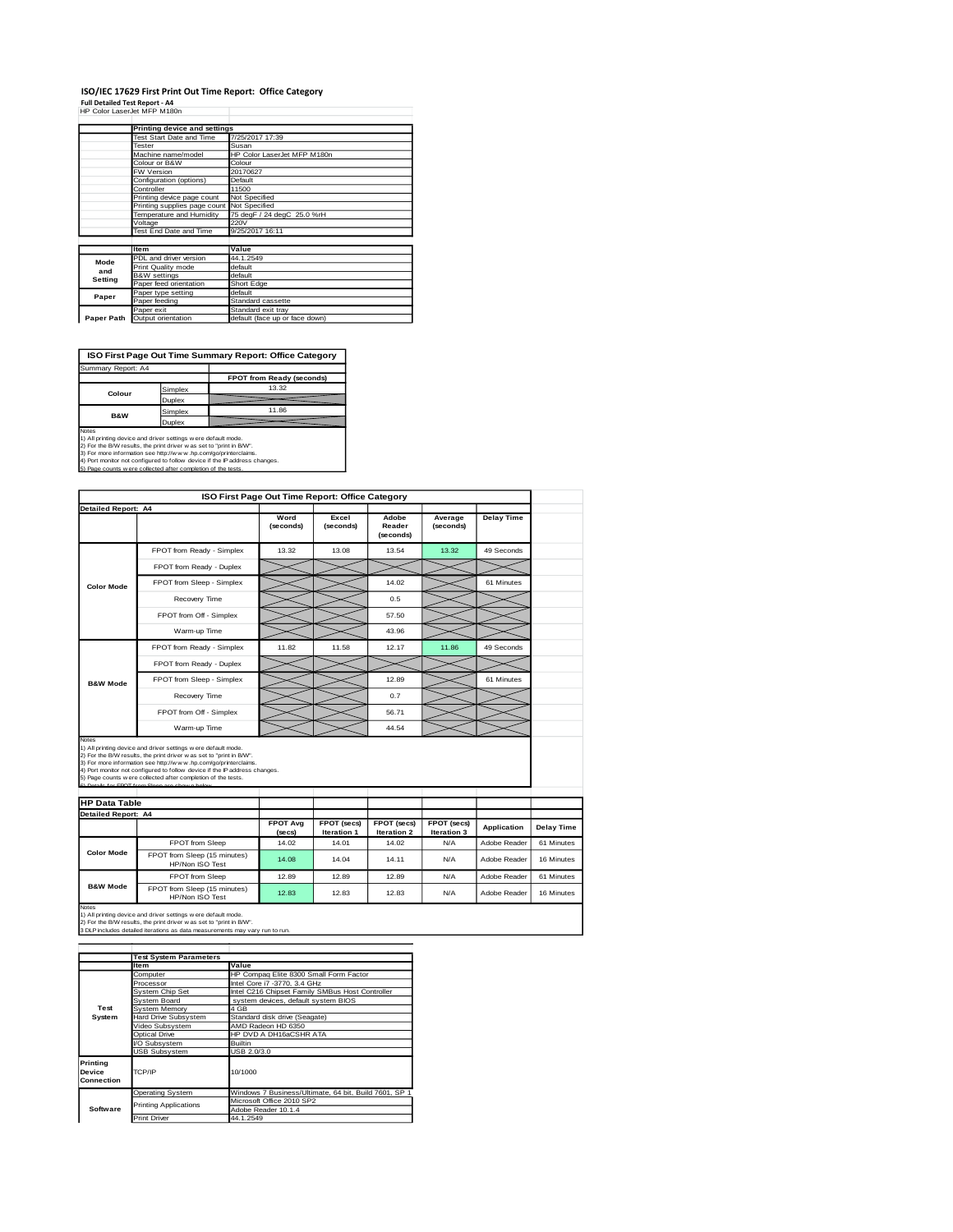#### **ISO/IEC 29183 Copy Productivity Report**

**Full Detailed Test Report - LETTER**

|           | HP Color LaserJet MFP M180n             |                                                         |
|-----------|-----------------------------------------|---------------------------------------------------------|
|           |                                         |                                                         |
|           | <b>Machine Setup Information</b>        |                                                         |
|           | Test Start Date and Time 8/1/2017 14:11 |                                                         |
|           |                                         | <b>Tester Nifeng</b>                                    |
|           |                                         | Machine name/model HP Color LaserJet MFP M180n          |
|           | Colour or B&W Colour                    |                                                         |
|           | FW Version 20170627                     |                                                         |
|           | Configuration (options) Not Specified   |                                                         |
|           |                                         | Temperature and Humidity 75 degF / 24 degC 25.0 %rH     |
|           | Test End Date and Time: 9/26/2017 13:39 |                                                         |
|           |                                         |                                                         |
|           | Pre-set Item                            | <b>Pre-set Value</b>                                    |
|           | Output Resolution Default               |                                                         |
|           | <b>Output Quality Default</b>           |                                                         |
| Mode      |                                         | Copying Mode Colour for Colour and B&W for B&W          |
|           | Auto Density Adjustment Default         |                                                         |
|           |                                         | Collating function Set in Control Panel                 |
| Paper     | Paper Sending Direction Default         |                                                         |
|           | Paper Type Setting Default              |                                                         |
| Paper     | Paper Feeding Tray 2                    |                                                         |
| Path      | Paper Exit Default                      |                                                         |
|           |                                         | Face Up Exit Default (face down)                        |
|           | Fixing Capability Default               |                                                         |
| Temporary | Image Quality Stability Default         |                                                         |
| Stop      | Capacity of Paper Default               |                                                         |
|           | Others None                             |                                                         |
|           |                                         |                                                         |
|           | Paper Manufacturer HP / Xerox           |                                                         |
| Paper     |                                         | Paper Weight 20lb / 75 g/m2                             |
|           |                                         | Paper Size Letter / A4                                  |
|           |                                         | Paper type/name HP Multipurpose Ultra White / HP Office |

| Summary Report: Letter |              |             |
|------------------------|--------------|-------------|
|                        |              |             |
|                        | <b>SFCOT</b> | sESAT (ipm) |
| Color                  | 26.7         | 17.3        |
| <b>B&amp;W</b>         | 14.5         | 17.3        |
| <b>ALL</b>             |              |             |

Notes First Copy Out and Copy Speed measured using ISO/IEC 29183, excludes first set of test documents. For more information see http://w w w .hp.com/go/printerclaims. Exact speed varies depending on the system configuration and document.

Only Target A w as used, all test documents have the same Saturated throughput. Reference ISO/IEC29183:2010 Clause 5, Sections 5.3.1 and 5.3.2

| Detailed Report: LETTER |                |              |             |             |                |             |
|-------------------------|----------------|--------------|-------------|-------------|----------------|-------------|
|                         |                |              | sEFTP (ipm) |             |                |             |
|                         | <b>Target</b>  | sFCOT (secs) | 1copy       | 1copy+30sec | 1copy+4minutes | sESAT (ipm) |
| Color                   | $\overline{A}$ | 26.66        | 2.24        | 10.38       | 15.40          | 17.29       |
|                         |                |              |             | 10 sets     | 71 sets        |             |
|                         | B              |              |             |             |                |             |
|                         | $\mathbf C$    |              |             |             |                |             |
|                         | D              |              |             |             |                |             |
|                         | Average        | 26.7         | 2.2         | 10.4        | 15.4           | 17.3        |
| <b>B&amp;W</b>          | Α              | 14.52        | 4.12        | 13.10       | 15.77          | 17.27       |
|                         |                |              |             | 10 sets     | 70 sets        |             |
|                         | B              |              |             |             |                |             |
|                         | $\mathbf C$    |              |             |             |                |             |
|                         | D              |              |             |             |                |             |
|                         | Average        | 14.5         | 4.1         | 13.1        | 15.8           | 17.3        |

Notes<br>First Copy Out and Copy Speed measured using ISO/IEC 29183, excludes first set of test documents. For more information see<br>http://www.hp.com/go/printerclaims. Exact speed varies depending on the system configuration